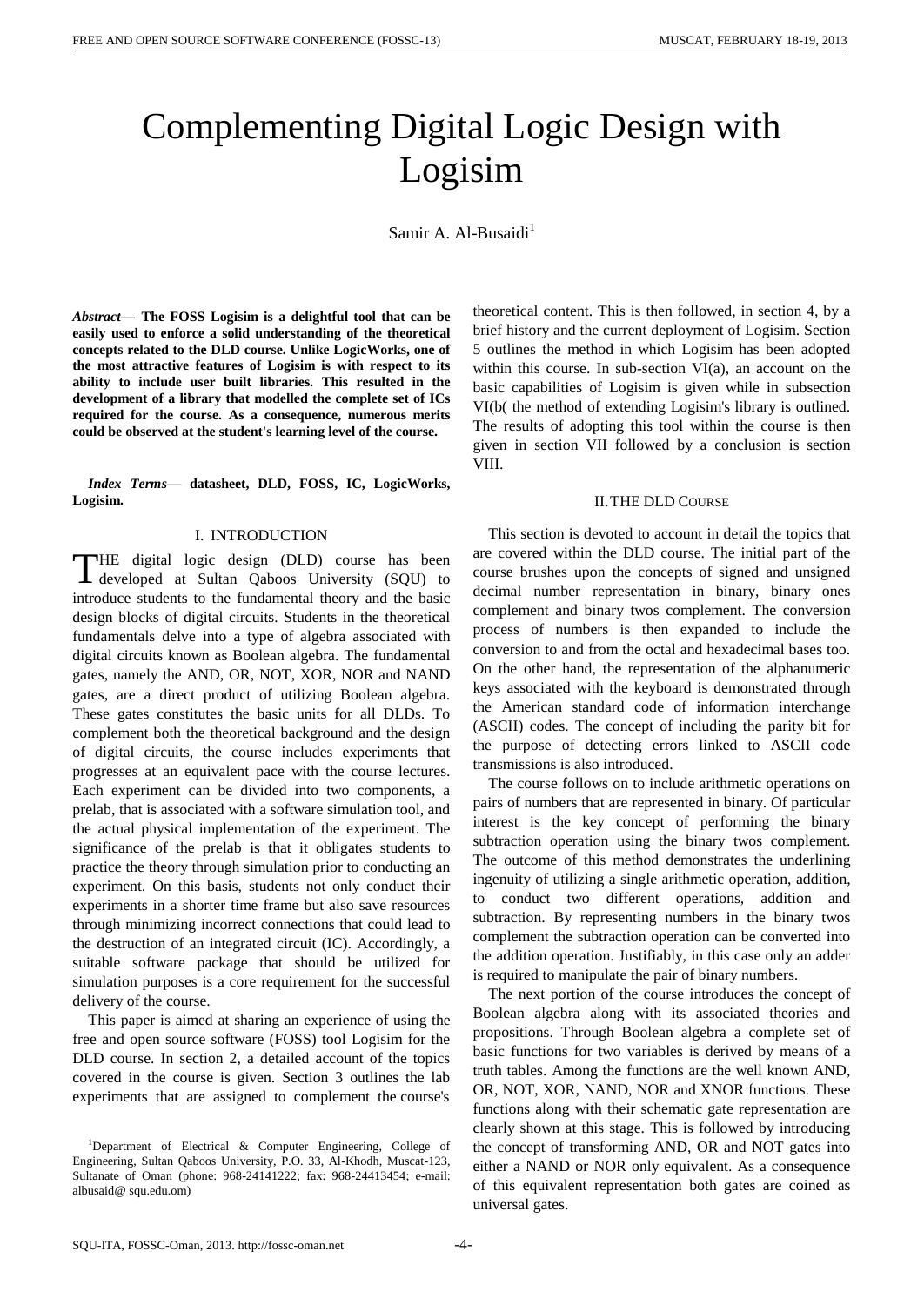The combination of different sets of the basic functions permits for the emergence new and more complex functions. These new functions can be made to reflect upon the ability of solving specific real life problems in light of digital design. In deriving these functions, the truth table that relates both input variables to the output function is essential. The function can be read directly from the truth table in either the sum of standard product form or the product of standard sum form [1]. A function in this form requires only two gate levels which is essential if gate propagation delay is critical to the design. On the other hand, by mapping every possible output of the functions from the truth table, the concept of the Karnaugh (K)-map is introduced as a methodology of deriving the minimized number of literal equivalent function. Although this could be alternatively achieved through Boolean algebra manipulations, that may be a long and exhaustive procedure, however, the K-map is a graphical tool that is both intuitive and simple. The outcome minimized number of literal function that is derived can be represented in either the sum-of-product form or the product-of-sum form [1]. A function derived using this method not only requires only two gate levels but also requires a minimum number of gates. This translates into the reduction of both propagation delay and the required power consumption of the design. Furthermore, at this stage of the course, functions derived from the combination of AND, NOR and NOT gates are converted into NOR and NAND equivalents. Two methods can be used for the conversions, Boolean algebra or a graphical method.

After accumulating this basic amount of knowledge, the course then focuses on numerous designs of digital circuits that perform useful functions. In effect, at this stage, the focus is on applications of digital circuits. For such reasons, it is essential to differentiate between two types of digital circuits, namely combinational circuits and sequential circuits. Whereby the input signals in combinational circuits flow in only one direction and lack memory devices, the defining attributes of sequential circuits are the signal feedback and memory devices. From a different perspective, sequential circuits can be viewed as a combinational circuit with the two aforementioned attributes. As a consequence, the course delves primarily into combinational circuits before introducing the concepts of memory and sequential circuits.

A number of functional circuits are introduced in the combinational design portion of the course. This includes the half and full adders and subtractors, two bit multiplier, decoder, encoder, multiplexer (MUX) and comparator circuits. It is worthwhile noting at this stage, the transition from theory to design. As it had been earlier stated, a subtractor can be replaced by an adder through converting the binary number into its twos complement form. Henceforth, at this stage, it is clearly shown how this can be achieved using the full adder circuit with an external XOR gate to perform both addition and subtraction operations.

On the other hand, the concept of the latch and flip-flop (FF) along with the different types of FFs are introduced in the sequential circuit portion. This includes three FF types, namely, the D-FF, JK-FF and T-FF. Unlike its combinational circuit counterpart, the analysis of sequential circuits requires state tables instead of truth tables. State tables comprises the current state of the memory devices along with the input variable from one end, and the next state along with the output variable from the other end. In relating the next state to the current state it becomes necessary to determine the input function of each FF used within the design. Interestingly, the analysis of sequential circuits can, therefore, be conducted in two stages. Firstly, a combination stage, in which all memory elements are virtually removed from the design, and the concern is in obtaining the input FF equations for each memory element. Secondly, the next state stage, in which the analysis is conducted only on every individual memory element, hence the complete circuit is virtually removed with only the memory devices remaining. The analysis of sequential circuits finally leads to a graphical representation of the state table in the form of a state diagram. The course then focuses on the reverse process, the design process. Initially, a state table is derived from a specific state diagram. The state table is derived taking into consideration a specific configuration of memory elements. The choice of memory elements will dictate on the design each FF input equation according to the FF characteristic table. From the state table the design can subsequently be obtained.

After this theoretical background the design of sequential circuits in the form of registers and counters are demonstrated. Two designs of registers in particular are studied, namely the parallel load parallel shift register and the serial load serial shift register. For counters, two design of counters are studied, the asynchronous ripple counter and synchronous up/down counter.

Finally, the course terminates by briefly introducing different programmable devices such as random access memory (RAM), programmable logic device (PLD), programmable logic array (PLA) and programmable array logic (PAL). At this stage, the design methodology of deriving a read only memory (ROM) device using a decoder and implementing a function using a PLA are both demonstrated.

# III. LAB EXPERIMENTS

This section highlights the lab experiments that are required to be conducted at the same pace of the theoretical background. The course includes 5 experiments. In the first experiment, the newcomer is introduced to the experimentation work area, the breadboard, and the various types of ICs within the lab environment. This can be viewed as no more than a mere familiarization exercise. Experiment 2 includes two parts. The aim of the first part is to convert a logical expression into a working digital circuit. As for the second part, the aim is to demonstrate how Boolean algebra can be utilized to express functions in equivalent forms. The focus in both experiments 3 and 4 is on designing combinational circuits. Experiment 3 is used to design half and full adders, while experiment 4 demonstrates how to successfully include decoders and multiplexers into a design. At this stage, the K-map is used to simplify the function to be implemented in the experiment. Finally, the focus in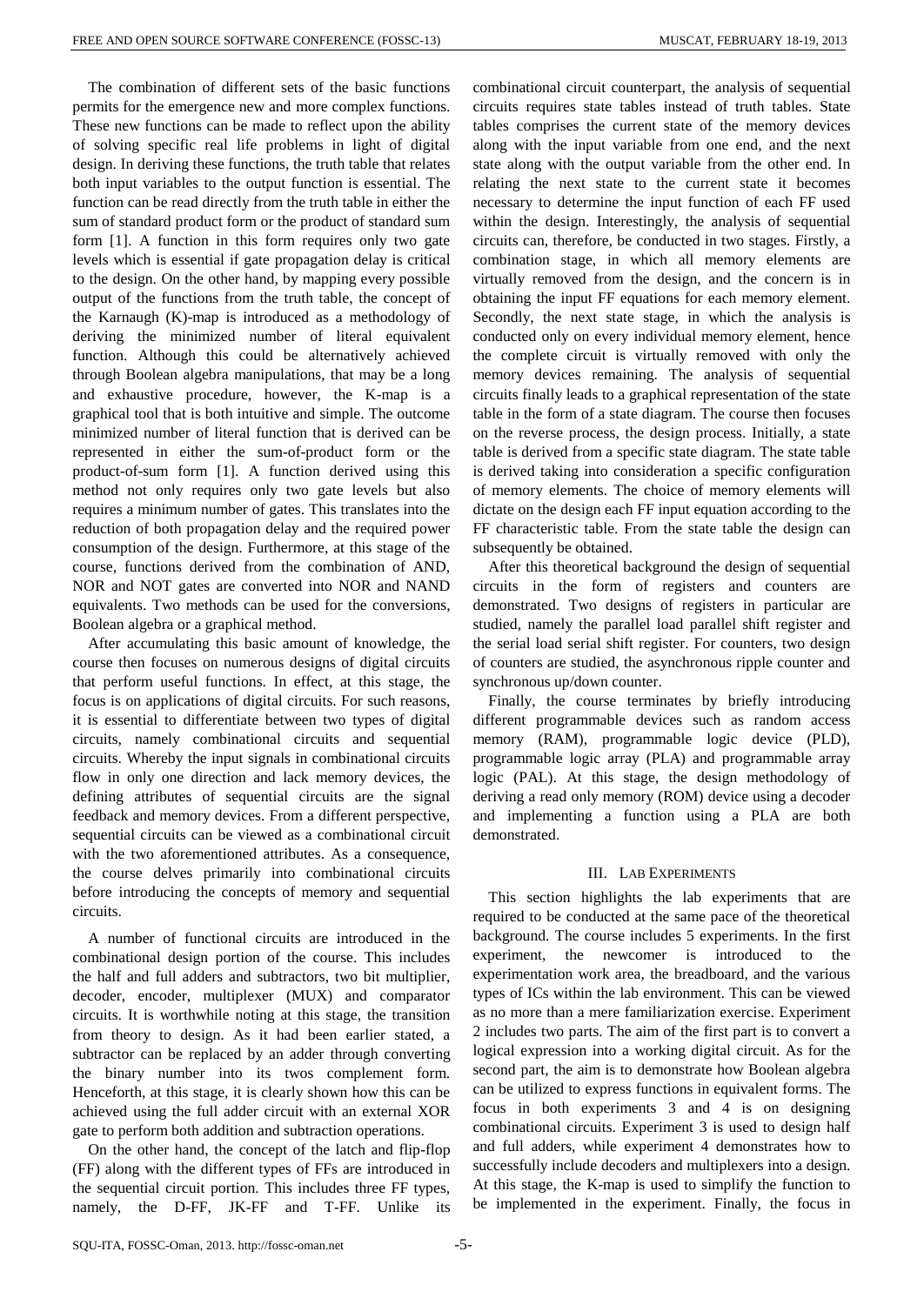experiment 5 is on the design of sequential circuits. In previous years, the experiment involved designing and implementing a 2-bit up/down counter using the D-FF. As a simple upgrade, this year the requirement was to design two sequential circuits that could count the number of 1's in a 8 bit sequence. For each design, the constrain factor was the types of ICs that had to be included within each design. The first design required the use of a single parallel load serial shift register, a full adder and four D-FFs, while the second design required a single parallel load serial shift register and a 4-bit synchronous up/down counter.

From the list of experiments it is clear that students are going to be exposed to a plethora of ICs. To summarize the types of ICs, table 1 gives an extensive list which is related to both the course content and experiments.

# IV. A BRIEF HISTORY AND CURRENT DEPLOYMENT OF LOGISIM

The inception of logisim occurred in 2000 by its author Carl Burch [2]. At that moment in time the author was based in the department of computer science at the college of St. Benedict and at St. John's university. His realization had been that students require a simulator to build logic circuits without the superfluous knowledge linked to its physical building. The outcome of his realization was a key motivating factor to developing Logisim. Another motivating factor instilled into the author was the unjustifiable cost factor that is usually tagged to commercial products. This is especially true in circumstances in which institutions only benefit from an extremely small portion of the complete capabilities of an extensive software product. Such a case can be directly related to the software simulation product requirement for a basic course such as DLD. It had been, therefore, the logical step for the author to build the digital logic software named Logisim.

Burch´s concern for adopting an appropriate software for DLD was surely shared across other institues. This shared concern could be regarded as one of the main drivers behind outbounding the Logisim project from its local based creation. Therefore, the utilization of logisim as a teaching aid has experienced phenomenal growth during the last twelve years from its creation. Not only did it become popular in the USA but also it had crossed boundaries into other countries too. In the US it had been adopted by 75 different institutions, such as Brown University, Georgia Institute of Technology and Princeton University to a name a few. Outside the US it had been adopted in more than 30 institutes spread across 15 European countries, including Germany, France and the UK. On the other side of the Pacific, it is used in 7 institutions spread across both Australia and New Zealand. While in Latin America, 11 institutions are utilizing Logisim over 5 different countries including Brazil and Argentina. However its popularity across Asia is still lagging, with only 8 institutes having adopted Logisim, including Saudi Arabia, Singapore and recently Oman. Finally, Africa has yet to accept logisim within its boundaries as no single African institute is observed to use it. This finding has been compiled in table 2, and can be utilized as a summary of the the global spread of Logisim as per [3].

|  | <b>Table 1.</b> A list of required IC used in the DLD course |  |
|--|--------------------------------------------------------------|--|
|  |                                                              |  |

| <b>IC</b> Name | <b>Function</b>                                |
|----------------|------------------------------------------------|
| 7400           | <b>Quad NAND</b>                               |
| 7402           | <b>Quad XOR</b>                                |
| 7404           | <b>Hex NOT</b>                                 |
| 7408           | <b>Quad AND</b>                                |
| 7410           | <b>Triple NAND</b>                             |
| 7411           | <b>Triple AND</b>                              |
| 7420           | <b>Dual NAND</b>                               |
| 7421           | <b>Dual AND</b>                                |
| 7430           | <b>Single NAND</b>                             |
| 7432           | <b>Quad OR</b>                                 |
| 7474           | <b>Dual D-FF</b>                               |
| 7485           | 4-Bit Comparator                               |
| 7486           | <b>Dual XOR</b>                                |
| 74138          | 3-to-8 Decoder                                 |
| 74153          | Dual 4x1 MUX                                   |
| 74157          | Quad 2x1 MUX                                   |
| 74165          | <b>Parallel Load Serial Out Shift Register</b> |
| 74169          | 4-Bit Up/Down Counter                          |
| 74283          | 4-Bit Full Adder                               |

# V.INTEGRATING LOGISIM INTO THE COURSE

In previous years, the software package LogicWorks, from Capilano Computing Systems [4], was the main simulation tool that was used in the labs. It was a free version targeting academic institutions. Although being quite a versatile software that includes an extensive component library, however, this library was an uneccessary addition to the teaching of the course. Furthermore, being a commercial product, graduating students would have to either purchase a copy of the software to pursuit any digital design circuit simulation based on LogicWorks, or would be forced to work at a company or institute with access to the software. Both scenarios, are highly improbable given the relatively small electronics industry harbored within the Sultanate of Oman. Furthermore, while building experiments for the digital logic course around LogicWorks, two important deficiencies had been observed. First, within the course, students are designing and analysing circuits with direct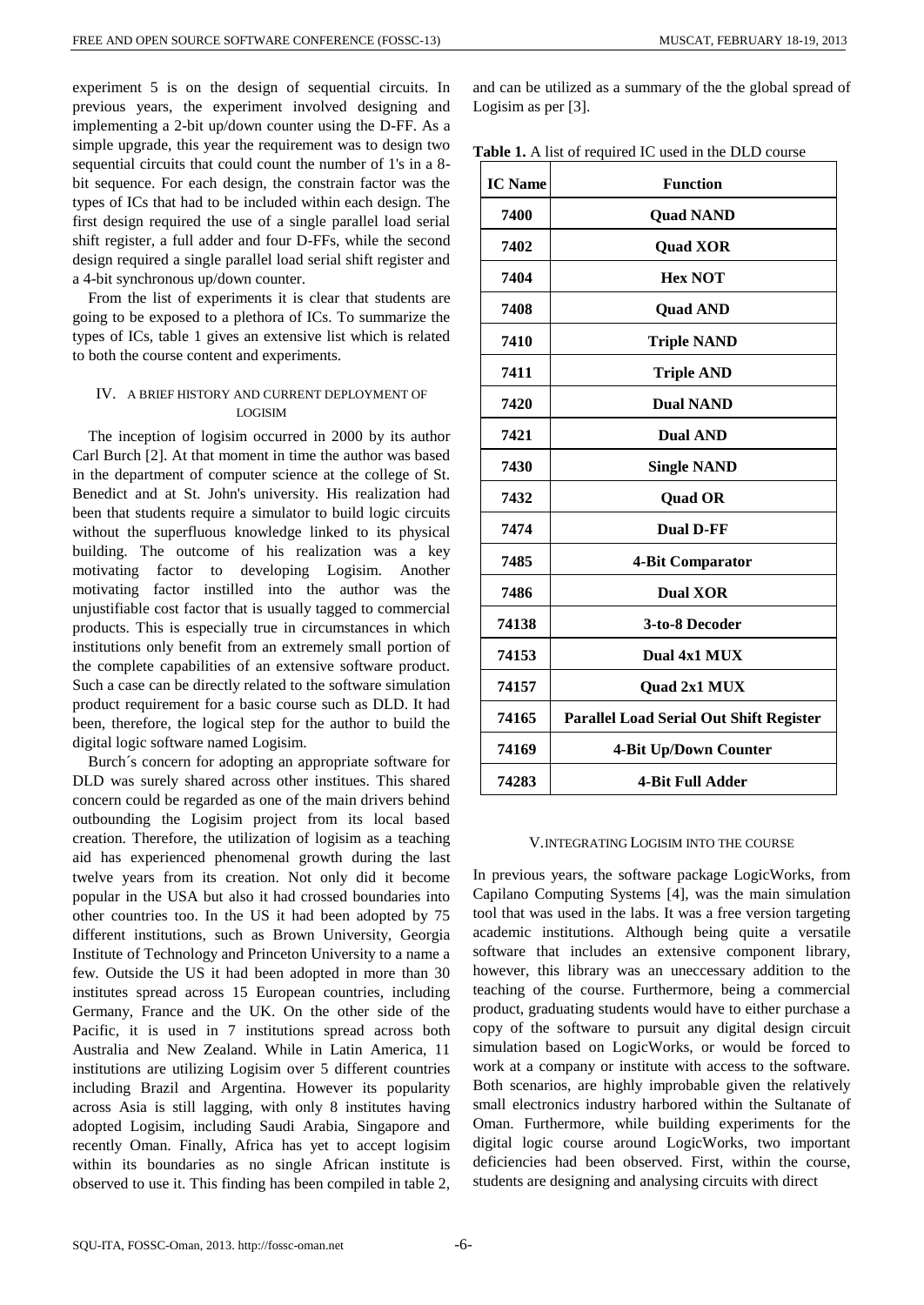| Country            | <b>Number of Institutions</b> |
|--------------------|-------------------------------|
| <b>Argentina</b>   | 3                             |
| <b>Australia</b>   | 4                             |
| <b>Austria</b>     | 1                             |
| <b>Bangladesh</b>  | $\mathbf{1}$                  |
| <b>Belgium</b>     | 4                             |
| <b>Brazil</b>      | $\overline{\mathbf{3}}$       |
| <b>Bulgaria</b>    | $\overline{2}$                |
| Canada             | 6                             |
| <b>Chile</b>       | 1                             |
| China              | 1                             |
| Croatia            | 1                             |
| Colombia           | 3                             |
| Cyprus             | 1                             |
| <b>Czech</b>       | 1                             |
| <b>Denmark</b>     | 1                             |
| <b>Finland</b>     | 1                             |
| <b>France</b>      | 4                             |
| <b>Germany</b>     | $\overline{2}$                |
| Greece             | $\overline{2}$                |
| <b>Iceland</b>     | 1                             |
| <b>India</b>       | $\overline{2}$                |
| Lebanon            | 1                             |
| <b>Mexico</b>      | 1                             |
| <b>New Zealand</b> | $\overline{\mathbf{3}}$       |
| Portugal           | 1                             |
| <b>Russia</b>      | 1                             |
| Saudi Arabia       | 1                             |
| <b>Serbia</b>      | 1                             |
| <b>Singapore</b>   | 1                             |
| <b>Sweden</b>      | $\overline{2}$                |
| <b>Switzerland</b> | $\overline{\mathbf{3}}$       |
| <b>Taiwan</b>      | 1                             |
| <b>Turkey</b>      | $\overline{\mathbf{4}}$       |
| UK                 | $\overline{\mathbf{3}}$       |
| <b>USA</b>         | $\overline{75}$               |
| <b>Total</b>       | $\overline{143}$              |

| Table 2. The global spread of Logisim |  |  |  |  |  |
|---------------------------------------|--|--|--|--|--|
|---------------------------------------|--|--|--|--|--|

connections to single gates. Unfortunately, this would rarely be the situation in the real world. Circuits are naturally built around ICs, which include, in most cases, multiple gates within a single chip. Idealistically, the simulations of all experiments must be conducted using the ICs found within the lab. This, however, could not be attained using the copy of LogicWorks at hand as it did not include all of the desired ICs within the lab environment. Secondly, if a particular IC did exist in the LogicWorks library, its implementation was a source of confusion to the newcomer. This can be explained by observing the equivalent IC pin assignments of both the actual and simulation components. Unfortunately, the software company did not attempt to match the pin layout of the actual component when including the IC into the library. Figure 1 clarifies this problem using as an example the 3-to-8 decoder, IC 74138 [5]. Figure 1.a is the actual component layout while figure 1.b shows the LogicWorks model layout. As a result of this IC layout mismatch, the task of experimenting and simulating of digital circuits becomes all the more daunting and confusing to new students.

To contain the three constraining factors found in LogicWorks another software package, Logisim, had been recently adopted to fit the DLD simulation niche. For the best part it was a free and open source software (FOSS) that complied with the general public license (GPL). Under this license, students not only experience using the software as a computer aided design (CAD) tool for DLD as undergraduates, but are further encouraged to take it along with them after graduating. Accordingly, this software can be considered as a personal CAD tool that can excel graduates in pursuit of building digital logic circuits at both the professional and personal levels. Moreover, Logisim is a light weight software requiring only a small amount of computing estate, while being deployable on either Windows, Linux or the Mac operating systems. This is attributed to the fact that the software has been created using Java. Furthermore, the built in component libraries comprises most of the basic units required for designing digital logic circuits, which is more than required to successfully deliver the course, as shall be outlined in the next section.. Finally, Logisim has been built with the capability of expanding its built-in library with user defined libraries. This final feature can be considered as one of the most attractive features of this software. Consequently, it can be considered that any instructor of DLD can readily tailor the software package according to both the course requirement and lab experiments.



**Fig 1.** The difference between the actual chip layout (a) and LogicWorks layout (b)

# VI. (A) LOGISIM'S BASIC CAPABILITIES

This section is devoted to showing the various built-in libraries of Logisim from a primer installation perspective. Logisim, includes 7 built-in libraries, namely a wiring, gates, plexers, arithmetic, memory, base and input/output library. In the wiring library, the important components are the input and output probes, clock, power and ground. As for the gates library, it includes all of the basic gates. The MUX, demultiplexer (DEMUX) and decoder all form part of the plexer library. Included within the arithmetic library are the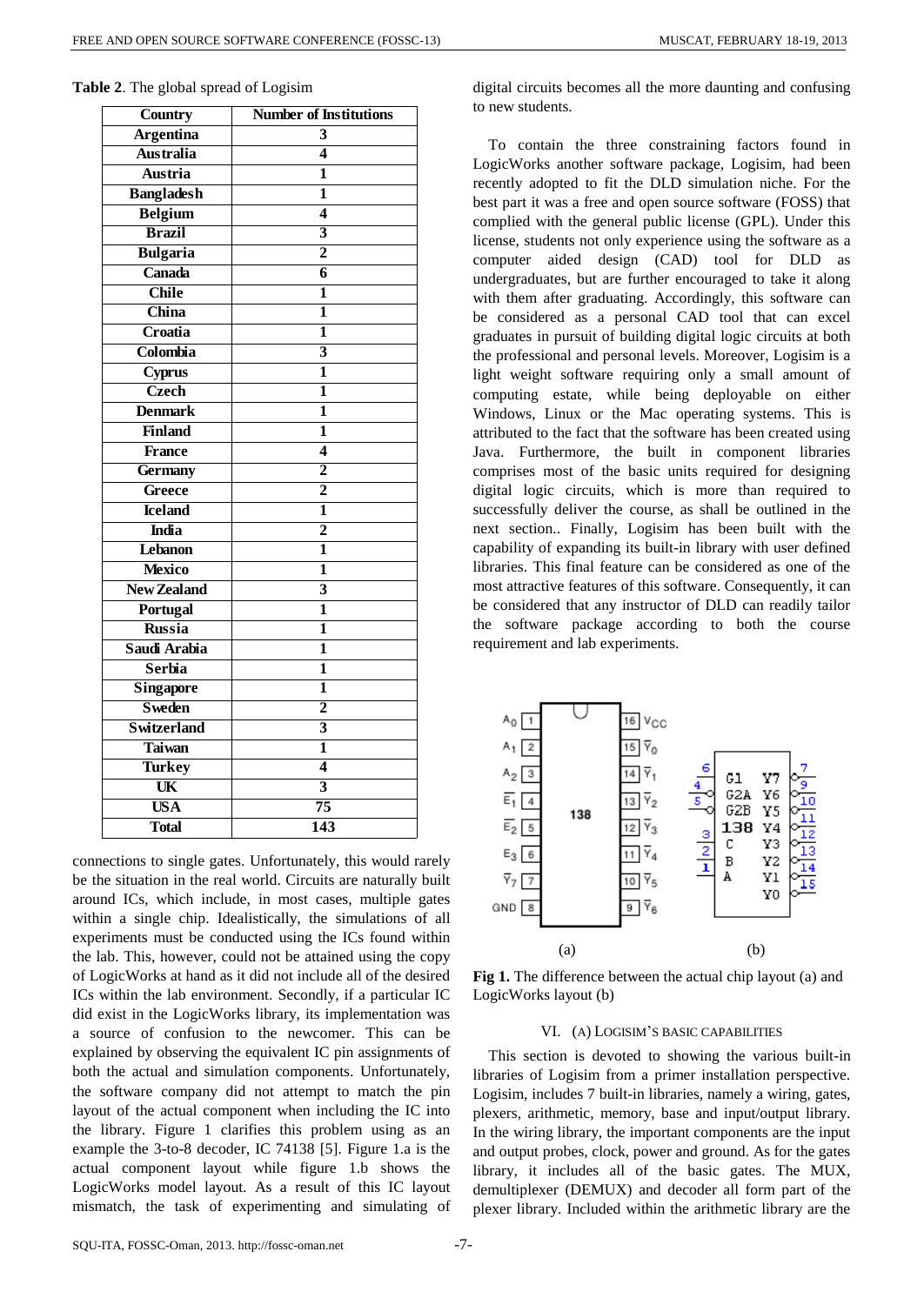four basic arithmetic operators along with the comparator component. All three types of FFs including the counter, register, shift register, RAM and ROM form part of the memory library. While in the base library, the tools poke, edit, select, wire, text and label are readily available to the user. Finally, the input/output library can be ignored as its components are irrelevant to the course.

### VI. (B) EXTENDING LOGISIM'S LIBRARY

Although the built-in library included within Logisim can suffice to conduct most of the experiments, however, the built-in library components and the actual ICs have different layouts. This layout difference can be a major cause of confusion for the newcomer to the field. Furthermore, certain ICs require a particular sequence of pin configurations to operate correctly. As an example, consider the parallel load serial out shift register, IC 74165. Its package layout and pin assignment taken from an in-house built Logisim library is depicted in figure 2. To operate this IC correctly, its corresponding function table is shown in table 3 [6].



**Fig 2**. A Logisim representation of the in-house built parallel load serial out shift register IC 74165.

To successfully shift 8-bits from the input pins, pins 3 to 6 and 11 to 14, to output pin 9, it if first necessary to load the data correctly. The parallel load operation of bits A to H into the IC requires that pin 1, indicated by SH/LD', be initially low. This is followed by assigning pins 2 and 15 to low while subsequently changing pin 1 to high. The loaded bits can now be shifted out to pin 9. For every clock cycle, a transition from low to high will shift out one bit at a time, commencing from loaded bit H up to loaded bit A. Finally, as a bit is transferred to an adjacent pin, a new value from pin 10 is loaded at every clock cycle.

From this example, it can be stated that it is imperative that a component within Logisim operates in line with its function table from the IC's datasheet. This correspondence between the actual and simulation components has clearly not been included with the built-in library components of Logisim. However, included within Logisim is a particularly delightful feature that allows users to build their own libraries. To achieve this, a user simply designs a circuit in the usual manner and saves it. Upon opening a new project, the saved file can be included as a Logisim library. It was therefore, a logical step to build up a library inclusive of all the components found within the digital lab. As a result, the ICs listed in table 1 were all modeled in accordance to each individual IC function table and pin layout.

|  |  | <b>Table 3.</b> Function table of IC 74165 |  |  |  |
|--|--|--------------------------------------------|--|--|--|
|--|--|--------------------------------------------|--|--|--|

| <b>Inputs</b>     |            |     |     | <b>Internal</b><br><b>Outputs</b> |          |          |                 |
|-------------------|------------|-----|-----|-----------------------------------|----------|----------|-----------------|
| <b>SH/LD' CLK</b> | <b>INH</b> | CLK | SER | Parallel<br>A  H                  | $Q'_{A}$ | $Q'_B$   | Output<br>$Q_H$ |
| L                 | X          | X   | X   | a  h                              | a        | b        | h               |
| H                 | L          | L   | X   | X                                 | $Q_{A0}$ | $Q_{B0}$ | $Q_{HO}$        |
| H                 | L          | ↑   | H   | X                                 | H        | $Q_{An}$ | $Q_{Gn}$        |
| H                 | L          | ↑   | L   | X                                 | L        | $Q_{An}$ | $Q_{Gn}$        |
| H                 | H          | X   | X   | X                                 | $Q_{A0}$ | $Q_{B0}$ | $Q_{H0}$        |

#### VII. GAINED EXPERIENCES OF USING LOGISIM

In contrast to the previous years, where the prelab were designed at the gate level, the fall semester of 2012 has seen a shift from this routine. Given that all the necessary ICs had their equivalent model in our in-house built library IC0V2.cir, every prelab was simulated at the IC level. By enforcing this shift a number of visible merits were clearly observed. Firstly, students realized that if their prelab operated as specified, then the physical work was no more than a mere copy and paste operation from the Logisim work pane onto the breadboard. From this perspective, the meaning of simulation gained a completely new dimension and students started to appreciate the concept of simulating prior to building. Moreover, the time students spent pondering over their connections on the breadboard were also shortened. Secondly, it was observed that the number of damaged components could be significantly reduced. Thirdly, by exposing students to the function tables within datasheets, it was evident that students managed successfully to operate ICs that they had no prior experience with. This had been achieved through the mindset that an unfamiliar IC should be treated as a black box which operates according to its function table only. This was especially true under the revised experiment 5, that required students to primarily understand the operation of each individual IC from its datasheet prior to connecting the ICs together. In this final experiment, students had to think in terms of designing a complete circuit composed of multiple ICs, viewing each IC as a simple block achieving one specific task. Fourthly, given that the components used in the simulator were identical to the real world components, groups of students could easily work together at their own leisure. This permitted the labs to be less frequented by DLD students, especially at the end of semester where students would flock to conduct experiments in preparation for the lab exam. Finally, as Logisim follows in the footsteps of FOSS, students were encouraged to take their personal copies of the software and the in-house built IC library. With this final merit, it is hoped that all DLD students will continue utilizing the software to solve real life problems through simulation prior to building a functional product.